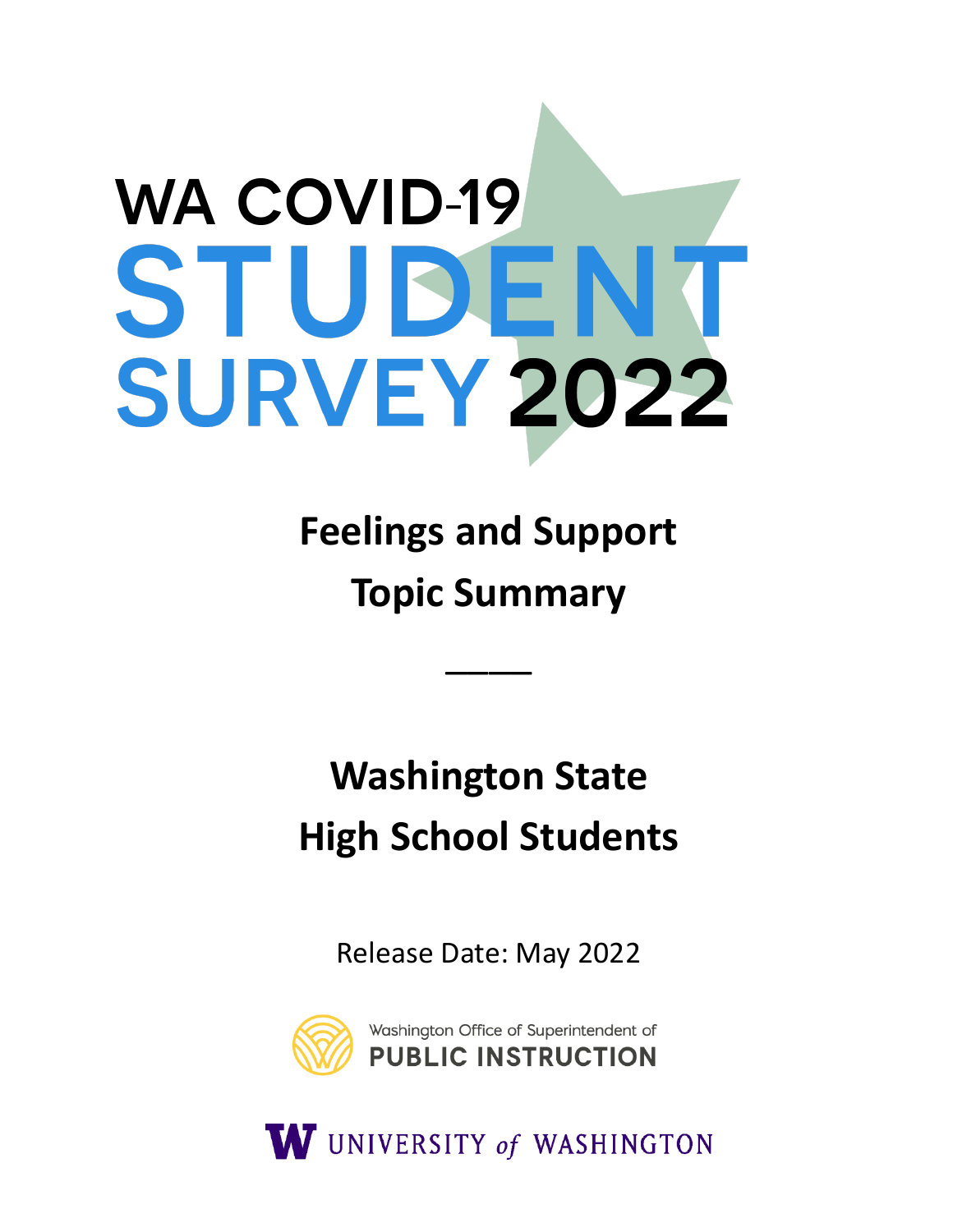

## **Brief Overview of the COVID-19 Student Survey**:

In February 2022, nearly 13,000 high school students grades 9-12 completed an online survey to assess behaviors and attitudes across a number of health domains relevant to the COVID-19 pandemic. For more information about the survey or to view other reports, please visit:

#### <https://www.k12.wa.us/student-success/health-safety/covid-19-student-survey>

The purpose of this document is to describe feelings of loneliness and fear as well as worries specific to contracting COVID-19. This report also describes supports cited by students during the COVID-19 pandemic. These findings are presented within subpopulations of the high school sample to assess whether certain students have been affected differently than others. Specifically, this report will look at feelings and supports by self identified ethnicity, race, gender identity, sexual orientation, disability status, migratory working family status, and financial distress.

### **Background on Students' Feelings and Support**

- Social isolation and loneliness during COVID-19 can impact mental health in adolescents and increase risk of depression and anxiety (Loades et al., 2020).
- While COVID-19 has presented challenges to adolescent health, social and emotional support from adults and peers can foster resilience (Dvorsky et al., 2021).
- Social support during crises is an important coping mechanism that can protect adolescents from the effects of loneliness and isolation that may be particularly pronounced during the COVID-19 pandemic when social distancing was advised to slow the spread of the disease (Saltzman et al., 2020).

## **What Does the High School Sample Look Like?**

Survey participation was voluntary at both the school and student level. Therefore, **this is a convenience sample and is not intended to be generalized to the state population**. It is important to be thoughtful in how you interpret and use these results. When framing the findings, you might consider using language such as "Among participating students…" or "Of students who took the 2022 COVID-19 Student Survey…".

The proportion of participating students within each demographic category are described in the table below.

*Note: Students who reported "I do not know what this question is asking" or "I prefer not to answer" were not included in the analyses described in this document.* 

| Sample Size and Proportion of High School Participants by Demographic Group |           |              |                                |         |         |                 |  |                           |                           |                          |           |                           |                           |
|-----------------------------------------------------------------------------|-----------|--------------|--------------------------------|---------|---------|-----------------|--|---------------------------|---------------------------|--------------------------|-----------|---------------------------|---------------------------|
| Race                                                                        |           |              |                                |         |         |                 |  | <b>Hispanic</b>           |                           | <b>Disability Status</b> |           | <b>Migratory Status</b>   |                           |
| <b>AIAN</b>                                                                 | Asian     | <b>Black</b> | <b>NHOPI</b>                   | White   | Other   | <b>Multiple</b> |  | <u>Yes</u>                | $\underline{\mathsf{No}}$ | <u>Yes</u>               | $No$      | <u>Yes</u>                | $\underline{\mathsf{No}}$ |
| 446                                                                         | 605       | 392          | 165                            | 6,909   | 2,108   | 1,232           |  | 4,214                     | 8,424                     | 1,015                    | 9,439     | 758                       | 10,557                    |
| (3.8%)                                                                      | $(5.1\%)$ | (3.3%)       | $(1.4\%)$                      | (58.3%) | (17.8%) | $(10.4\%)$      |  | $(33.3\%)$ $(66.7\%)$     |                           | (9.7%)                   | (90.3%)   | (6.7%)                    | (93.3%)                   |
|                                                                             |           |              |                                |         |         |                 |  |                           |                           |                          |           |                           |                           |
| <b>Gender Identity</b>                                                      |           |              |                                |         |         |                 |  | <b>Sexual Orientation</b> |                           |                          |           | <b>Financial Distress</b> |                           |
| <b>Male</b>                                                                 | Female    |              | <b>Transgender Questioning</b> | Other   |         |                 |  | Heterosexual Gay/Lesbian  | <b>Bisexual</b>           | <b>Questioning</b>       | Other     | <u>Yes</u>                | $\underline{\mathsf{No}}$ |
| 5,754                                                                       | 5,390     | 195          | 296                            | 437     |         | 8.310           |  | 462                       | 1,583                     | 479                      | 570       | 1,076                     | 10,452                    |
| (47.7%)                                                                     | (44.7%)   | $(1.6\%)$    | (2.5%)                         | (3.6%)  |         | (72.9%)         |  | $(4.1\%)$                 | (13.9%)                   | (4.2%)                   | $(5.0\%)$ | (9.3%)                    | (90.7%)                   |

**Key**: AIAN = American Indian and Alaska Native, NHOPI = Native Hawaiian and Other Pacific Islander. For Gender Identity and Sexual Orientation, "Other" refers to students who indicated that "Something else fits better".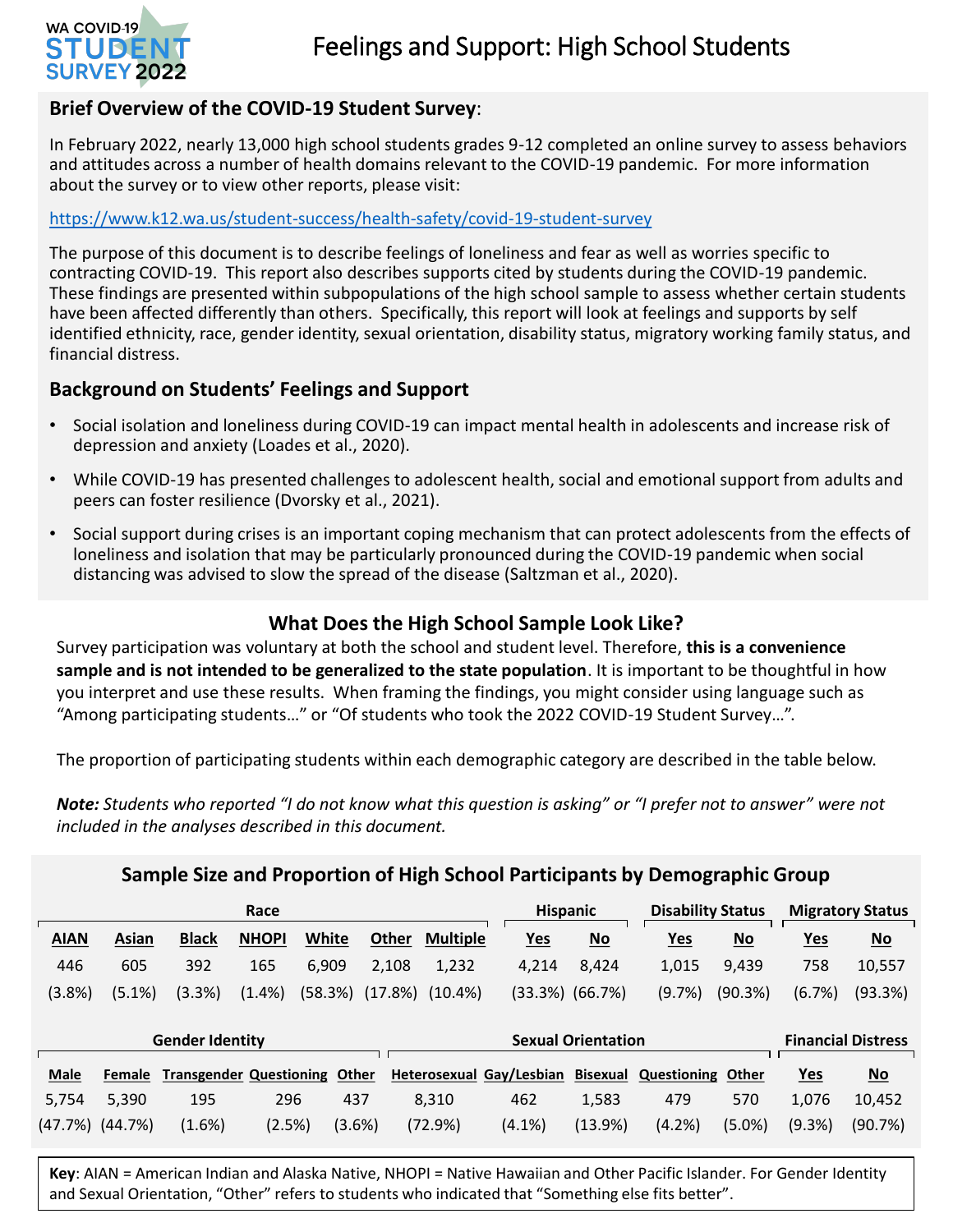

## **Survey Items to Identify Student Subgroups**

#### **Ethnicity**:

Students were asked, "Are you Hispanic/Latino/Latina/Latinx?" Students who indicated "Yes" were coded as Hispanic. Students indicating "No" were not. Ethnicity was treated separately from race. That is, a student's response to this question was independent to their response for a question about race.

#### **Race**:

Students were asked, "What is your race?" They were shown a list of racial groups and were instructed to select all that applied to them. Students who selected more than one racial category were included in the Multiple Race category.

#### **Gender Identity**:

For gender identity, students were asked, "How do you currently identify yourself?" Students were shown a list of responses that included "I do not know what this question is asking" and "I prefer not to answer." Students who did not know what the question was asking or who preferred not to answer were not included in the analyses for these respective subgroup comparisons.

#### **Sexual Orientation**:

Sexual orientation was assessed with the question, "Which of the following best describes you?" This question was followed by a list of choices that included "I do not know what this question is asking" and "I prefer not to answer." Students who did not know what the question was asking or who preferred not to answer were not included in the analyses for these respective subgroup comparisons. For the purpose of this summary, students that indicated that they identified as "Gay" or "Lesbian" were combined into one category.

LGBTQ+: In this document, we use LGBTQ+ to describe a diverse and encompassing range of minority sexualities and gender identities that include (L)esbian, (G)ay, (B)isexual, (T)ransgender, (Q)uestioning and (+) additional gender identities and sexual orientations.

#### **Students Identifying as Having a Disability or Long-term Health Condition**:

Disability status was defined by whether a student responded "Yes" to the item, "Are you limited in any activities because of a disability or long-term health problem including physical health, emotional, or learning problems expected to last 6 months or longer?" Students were given the opportunity to select "I am not sure or I prefer not to answer" and these were excluded from analyses of these subgroup comparisons.

#### **Students From a Migratory Working Family**:

Migratory working family status was defined by whether a student endorsed the item, "Have you or your family moved in the past 3 years to another school district or city for **temporary or seasonal** work in agriculture, dairy or fishing?"

#### **Financial Distress**:

Financial distress was assessed by a student's response to a single item, "How often during the current school year did you or your family have to cut meal size or skip meals because there wasn't enough money for food?" Students that indicated that their family had to cut meal size or skip meals due to insufficient funds at any time during the past year were categorized as financially distressed.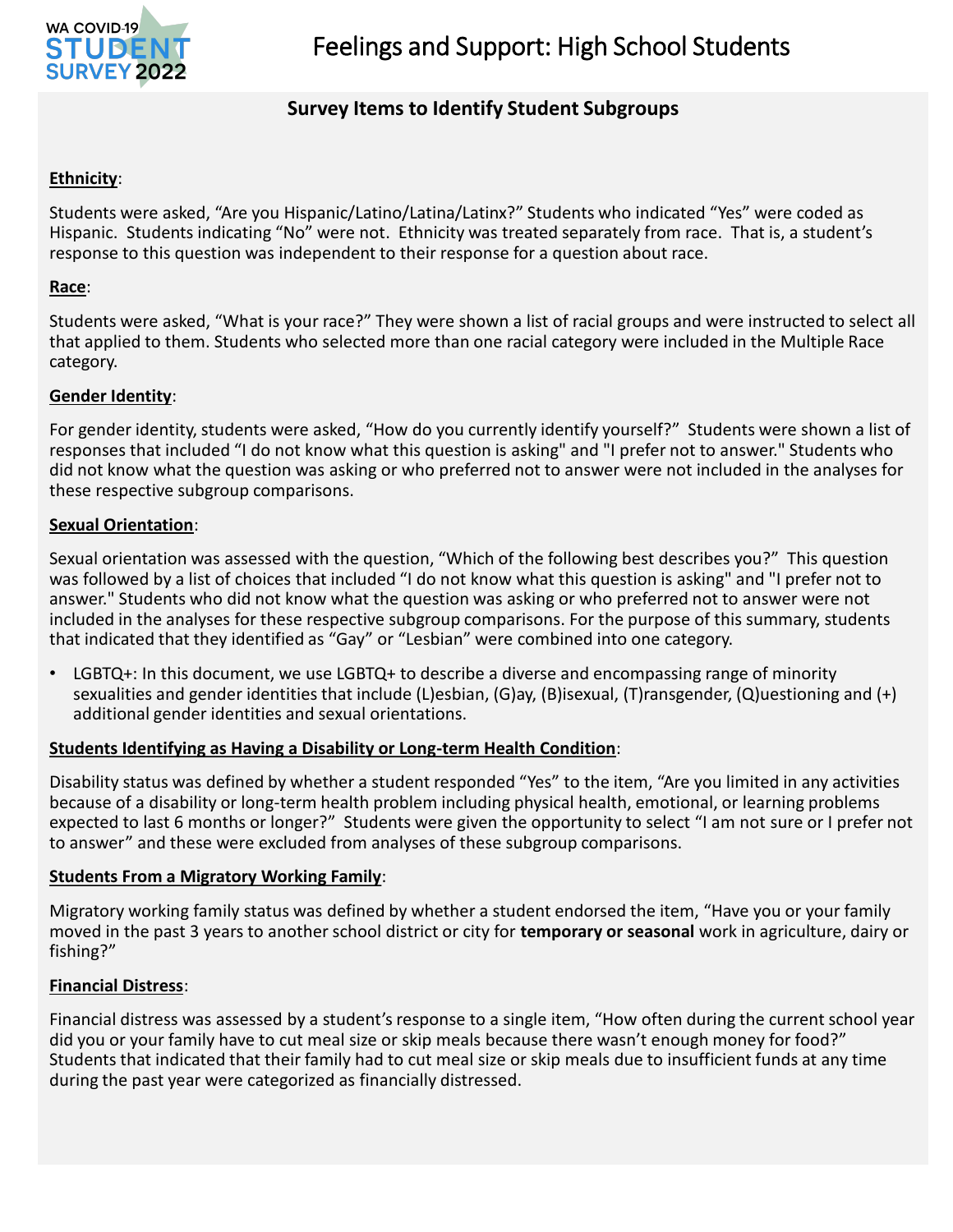

## **Key Takeaways from High School Students Who Took the Survey**

#### **Feeling Lonely, Scared and Worried**

- More than 1 out of 4 high school students (26.6%) reported that they often feel lonely. Reports of loneliness were especially common among LGBTQ+ students, those identifying as having a disability, and those identified as being financially distressed.
- 10.6% of high school students reported that they often feel scared with higher rates among LGBTQ+ students, those identifying as having a disability, and those identified as being financially distressed.
- 17.6% of high school students who responded to this survey reported being worried about getting sick with COVID-19 and more than one-third (33.8%) reported being worried about their friends and family getting sick with the virus.

#### **Support**

- More than 3 out of 4 high school students (76.7%) reported that they had a supportive adult that they could turn to if needed. Only 54.2% of adolescents identified as being financially distressed reported having a supportive adult. Rates were also lower among those students identifying as LGBTQ+ as well as those identifying as having a disability.
- 86.8% of high school students responding to this survey reported that they had a safe place that they could go to outside of school hours if they needed help.
- More than half (58.3%) of high school students felt that they were often supported by peers. Students identifying as transgender (43.8%), disabled (43.3%) and those identified as financially distressed (40.3%) were less likely to report having peer support.
- More than half (55.5%) of high school students reported that a teacher or adult at their school would check in with them at least "sometimes" to see how they were doing.
- 39.4% of high school students reported that they received emotional support from others to help them cope with stress.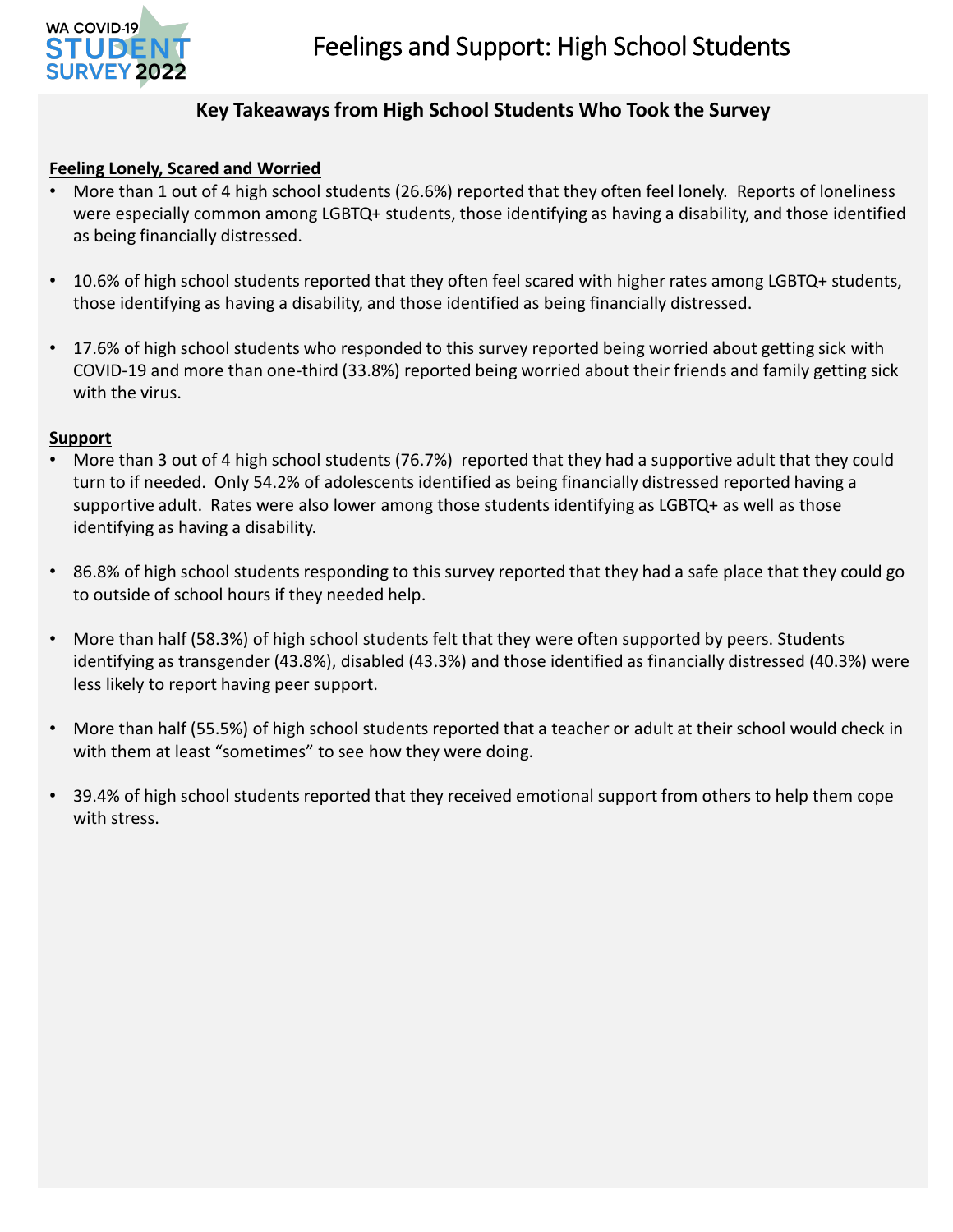

# Feelings and Support High School Students Feeling Lonely

*Question: How often do you feel lonely?*



- Higher percentages indicate more students within a group reported feeling lonely often.
- Prevalence estimates are displayed with 95% confidence intervals, shown with black error bars.
- Response options to this item included "Hardly Ever", "Some of the Time", and "Often." Percentages shown above indicate those who selected "Often."
- Please visit <https://www.k12.wa.us/student-success/health-safety/covid-19-student-survey> for more information about the survey or to view other reports.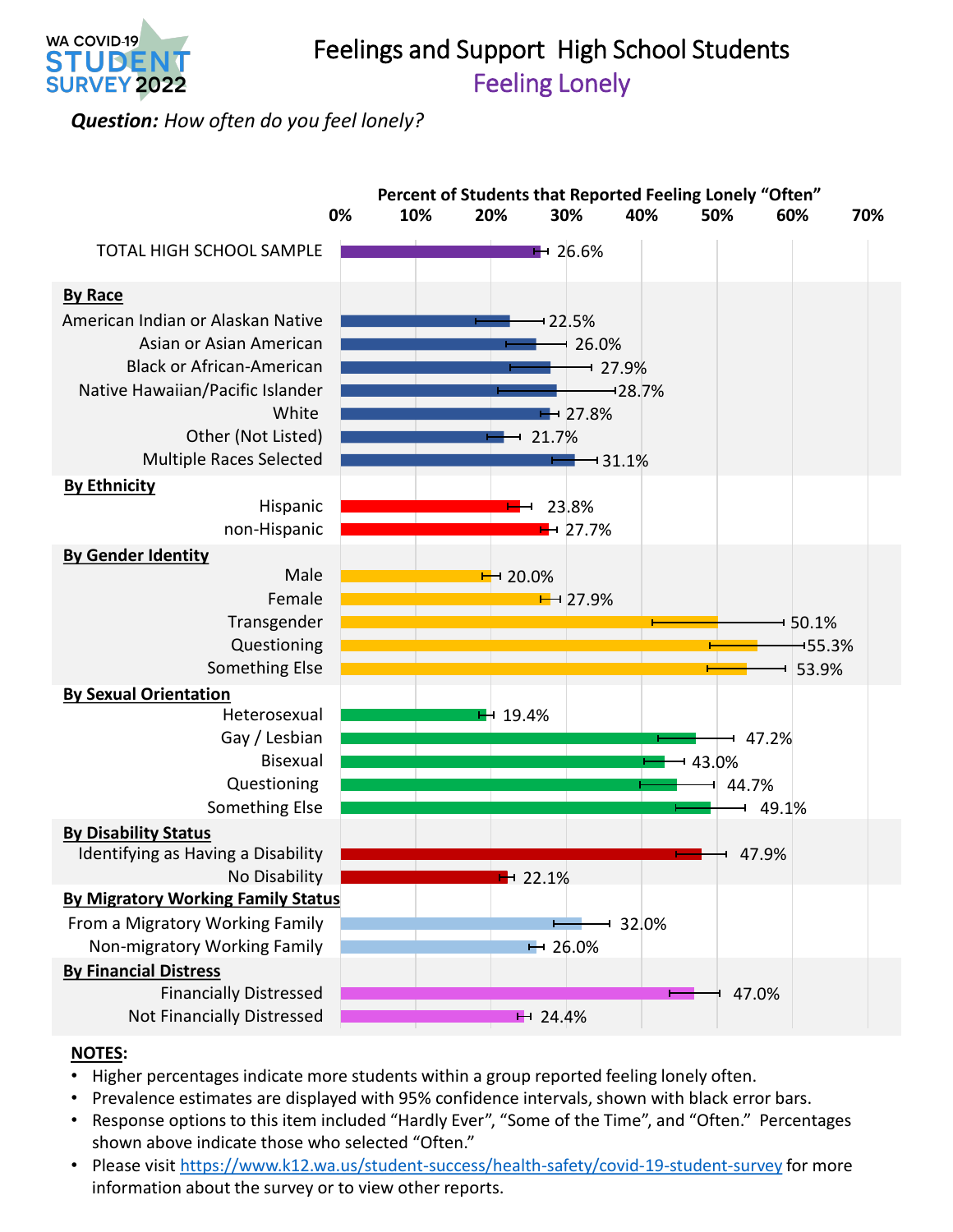

# Feelings and Support: High School Students Feeling Scared

## *Question: How often do you feel scared?*



- Higher percentages indicate more students within a group reported feeling scared often.
- Prevalence estimates are displayed with 95% confidence intervals, shown with black error bars.
- Response options to this item included "Hardly Ever", "Some of the Time", and "Often." Percentages shown above indicate those who selected "Often."
- Please visit <https://www.k12.wa.us/student-success/health-safety/covid-19-student-survey> for more information about the survey or to view other reports.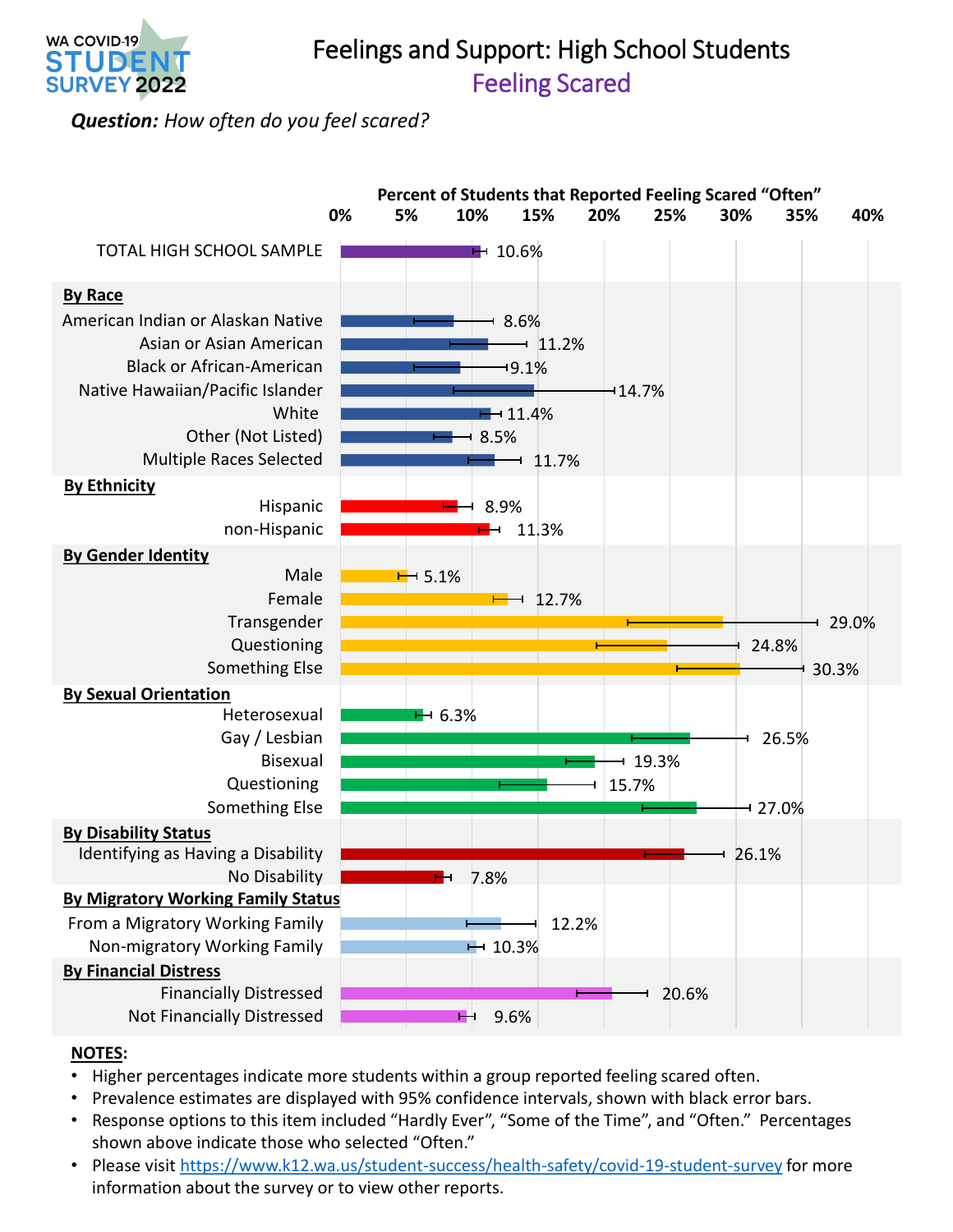

# Feelings and Support: High School Students Worried about getting Sick from COVID-19

*Question: How much are you worried right now about the following things as a result of the COVID-19 pandemic? Getting sick with COVID-19.*



- Higher percentages indicate more students within a group reported feeling worried about getting sick.
- Prevalence estimates are displayed with 95% confidence intervals, shown with black error bars.
- Percentages shown above indicate those who selected "Pretty Worried" or "Extremely Worried".
- Please visit <https://www.k12.wa.us/student-success/health-safety/covid-19-student-survey> for more information about the survey or to view other reports.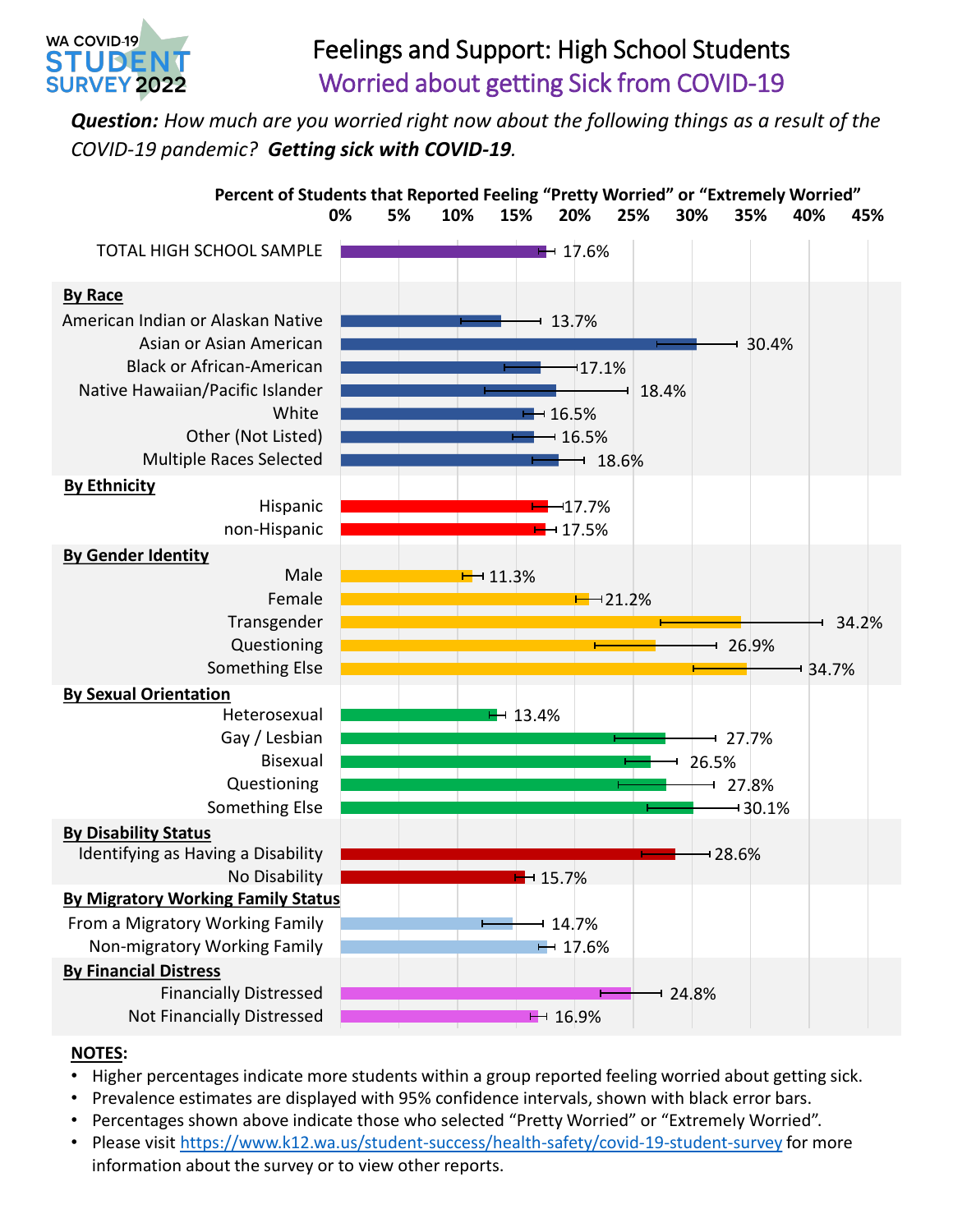# Feelings and Support: High School Students Worried about Friends/Family getting Sick from COVID-19

*Question: How much are you worried right now about the following things as a result of the COVID-19 pandemic? Your friends or family getting sick with COVID-19.*



#### **NOTES:**

WA COVID-19 STUDEI **SURVEY 2022** 

- Higher percentages indicate more students reported feeling worried about friends/family getting sick.
- Prevalence estimates are displayed with 95% confidence intervals, shown with black error bars.
- Percentages shown above indicate those who selected "Pretty Worried" or "Extremely Worried".
- Please visit <https://www.k12.wa.us/student-success/health-safety/covid-19-student-survey> for more information about the survey or to view other reports.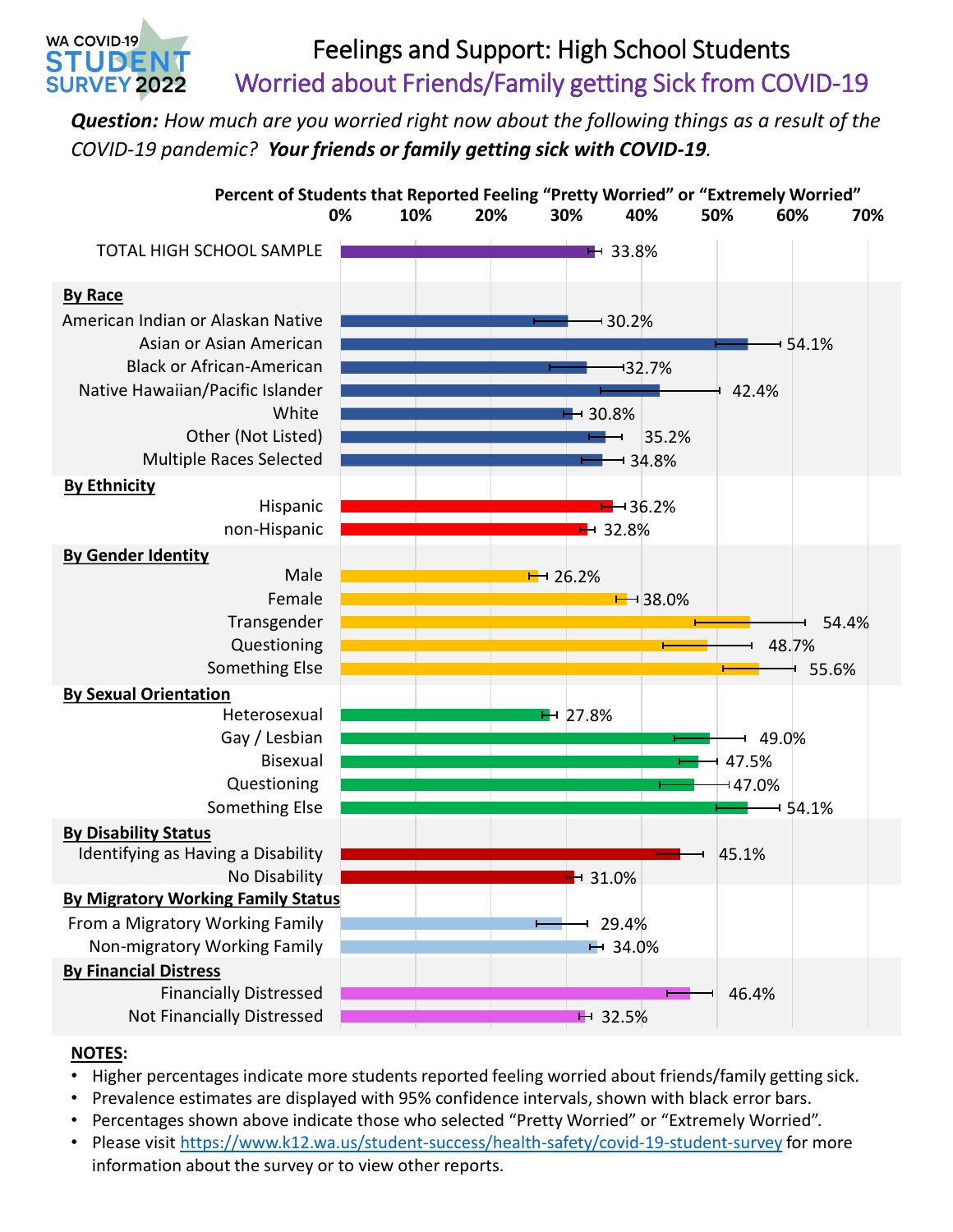

# Feelings and Support: High School Students Supportive Adults

*Question: Are there adults you can turn to for help or support if needed?*



- Higher percentages indicate more students within a group reported having a supportive adult.
- Prevalence estimates are displayed with 95% confidence intervals, shown with black error bars.
- Percentages shown above indicate those who selected "Yes".
- Please visit <https://www.k12.wa.us/student-success/health-safety/covid-19-student-survey> for more information about the survey or to view other reports.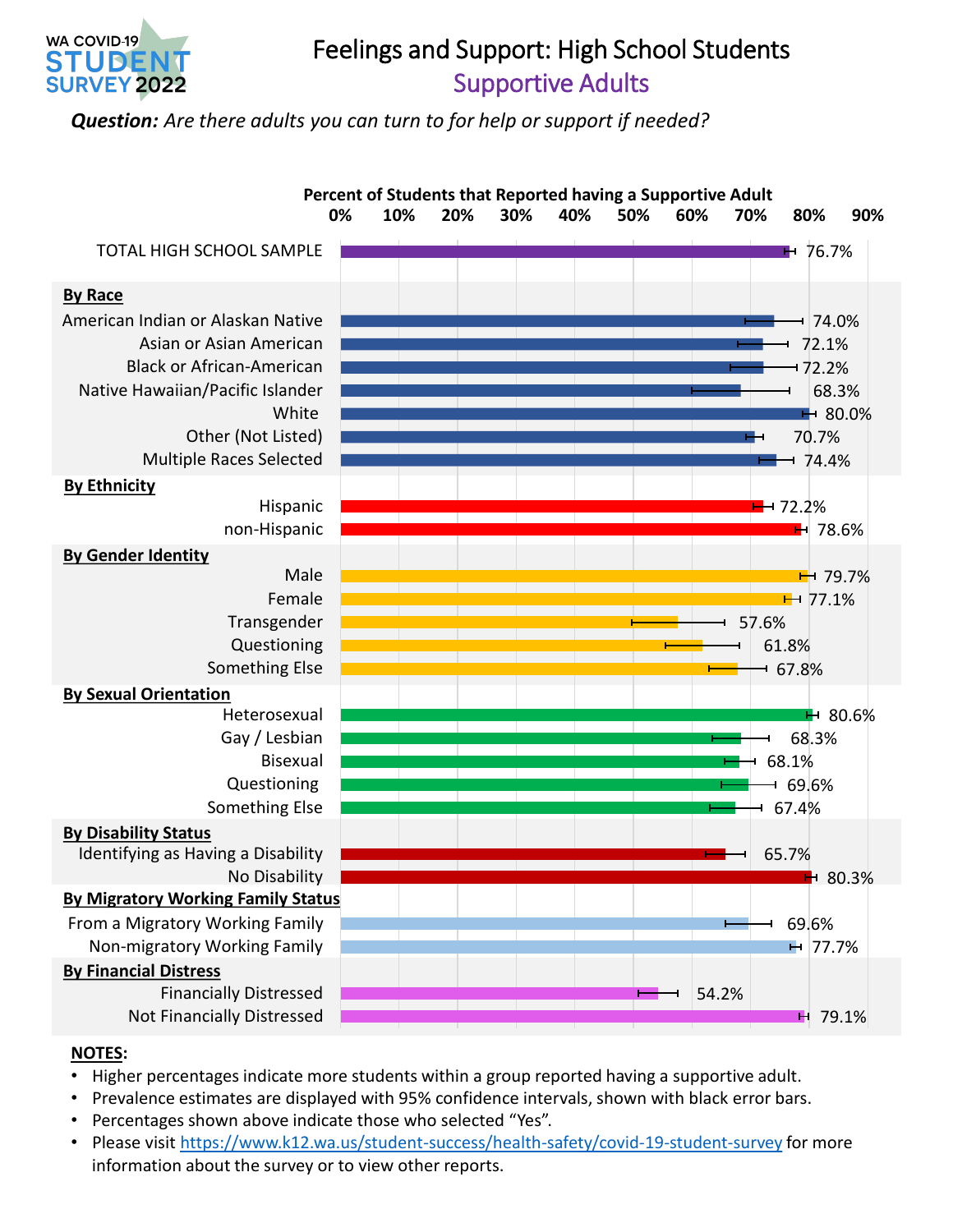

# Feelings and Support: High School Students Safe Place Outside of School

*Item: Outside of school hours, there is a safe place or person I can go to if I need help.*



- Higher percentages indicate more students within a group reported having a safe place they can go.
- Prevalence estimates are displayed with 95% confidence intervals, shown with black error bars.
- Percentages shown above indicate those who selected "Agree" or "Strongly Agree".
- Please visit <https://www.k12.wa.us/student-success/health-safety/covid-19-student-survey> for more information about the survey or to view other reports.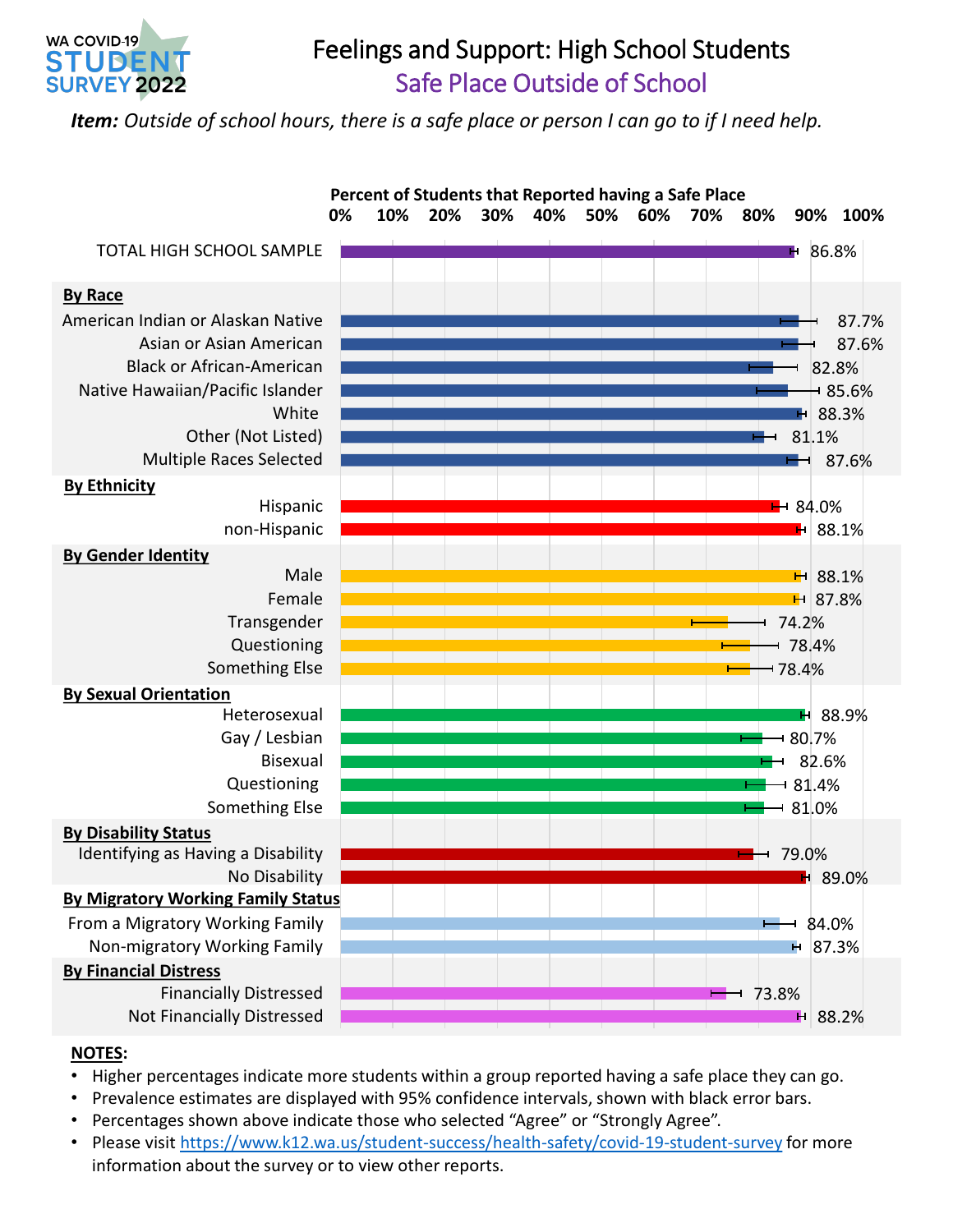

# Feelings and Support: High School Students Peer Support

*Question: In the past school year, how often have you felt supported by your friends or classmates?*



- Higher percentages indicate more students within a group reported feeling supported by peers.
- Prevalence estimates are displayed with 95% confidence intervals, shown with black error bars.
- Percentages shown above indicate those who selected "Often" or "Very Often".
- Please visit <https://www.k12.wa.us/student-success/health-safety/covid-19-student-survey> for more information about the survey or to view other reports.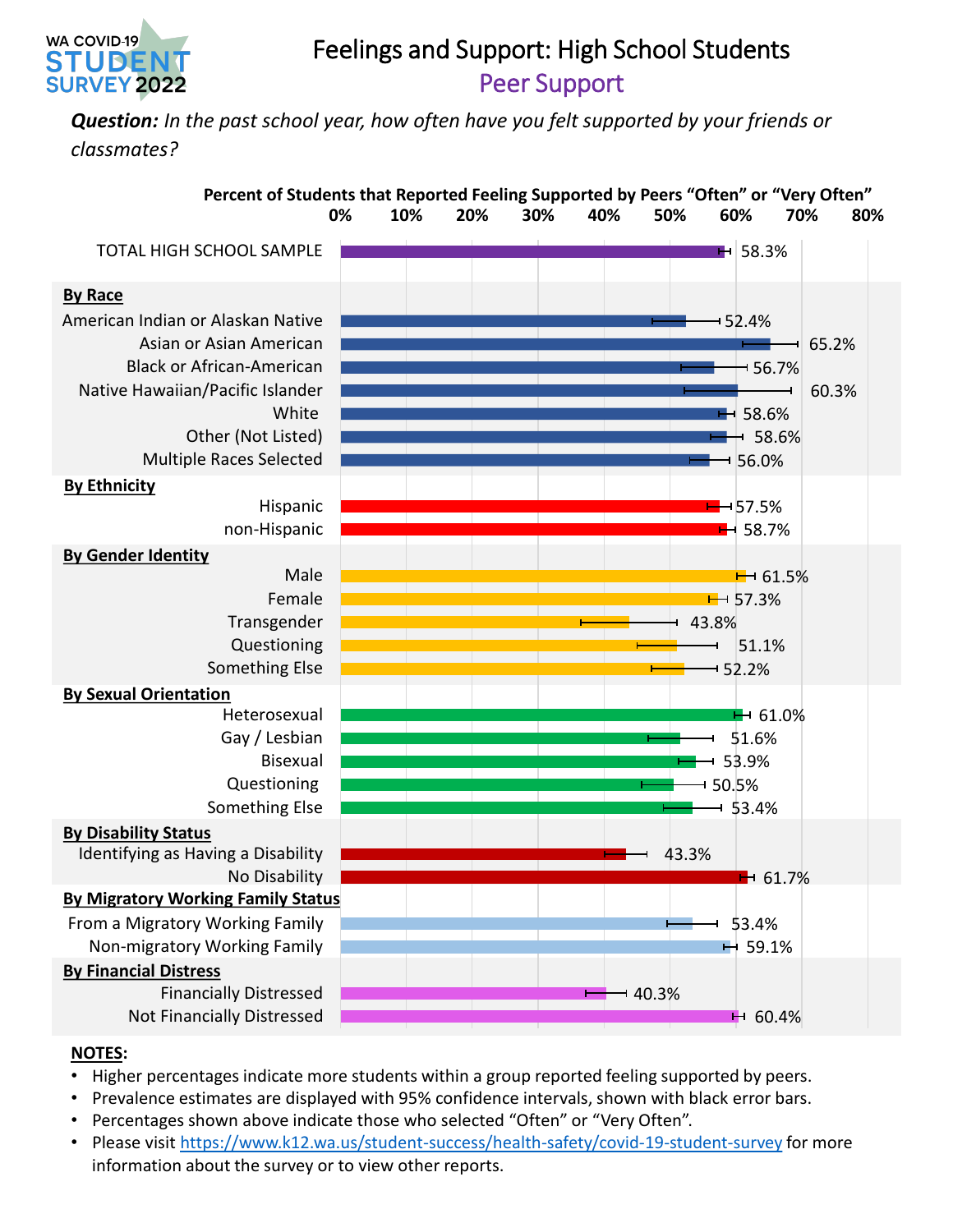

# Feelings and Support: High School Students Teacher Support

*Question: Thinking about this school year, how often have one or more of your teachers or adults at school checked in to see how you were doing?*



- Higher percentages indicate more students within a group reported feeling supported by teachers.
- Prevalence estimates are displayed with 95% confidence intervals, shown with black error bars.
- Percentages shown above indicate those who selected "Sometimes", "Often", or "Always".
- Please visit <https://www.k12.wa.us/student-success/health-safety/covid-19-student-survey> for more information about the survey or to view other reports.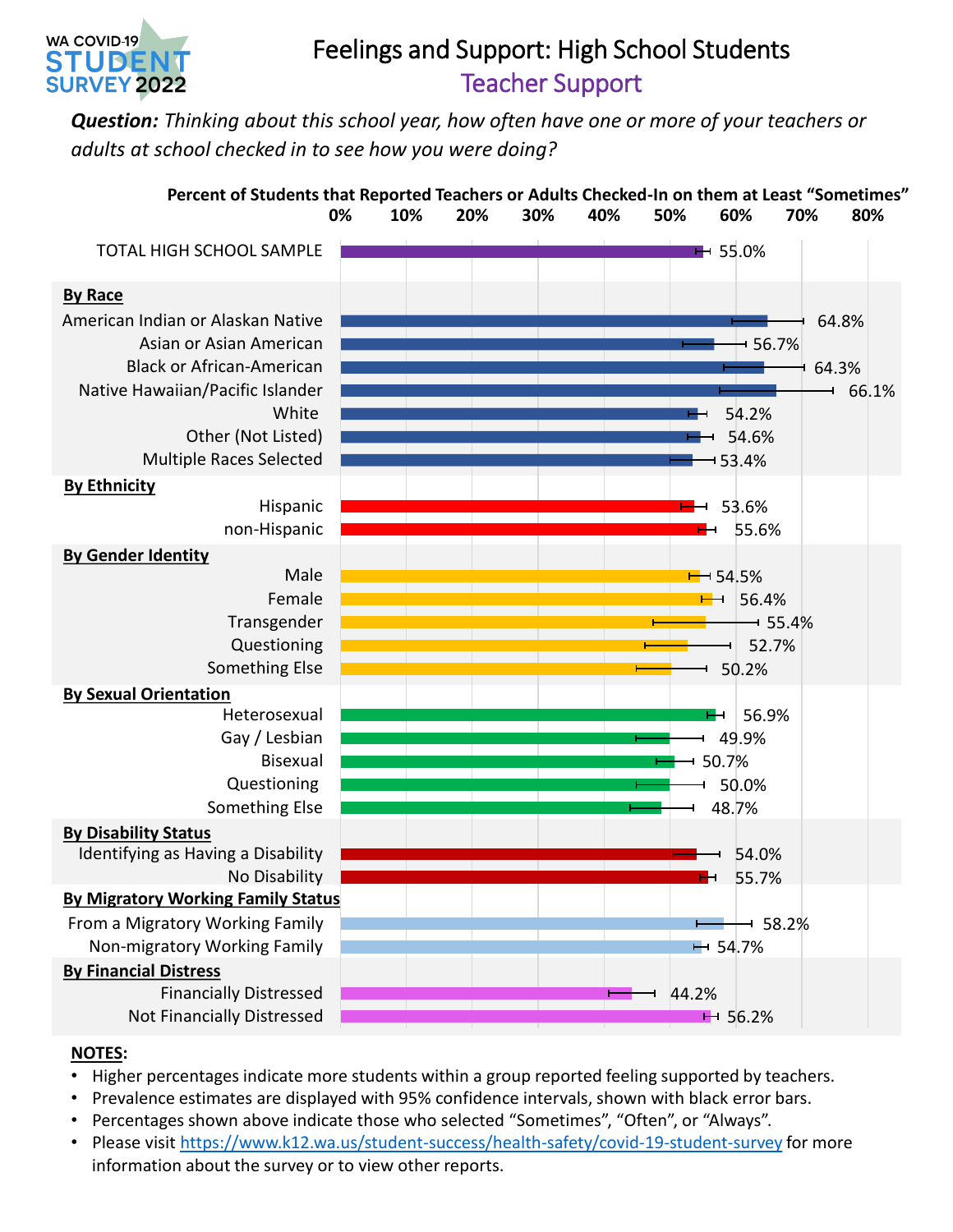

# Feelings and Support: High School Students Emotional Support

*Item: I get emotional support from others.*



- Higher percentages indicate more students within a group reported getting emotional support from others.
- Prevalence estimates are displayed with 95% confidence intervals, shown with black error bars.
- Percentages shown above indicate those who selected "I do this a medium amount" or "I do this a lot".
- Please visit <https://www.k12.wa.us/student-success/health-safety/covid-19-student-survey> for more information about the survey or to view other reports.